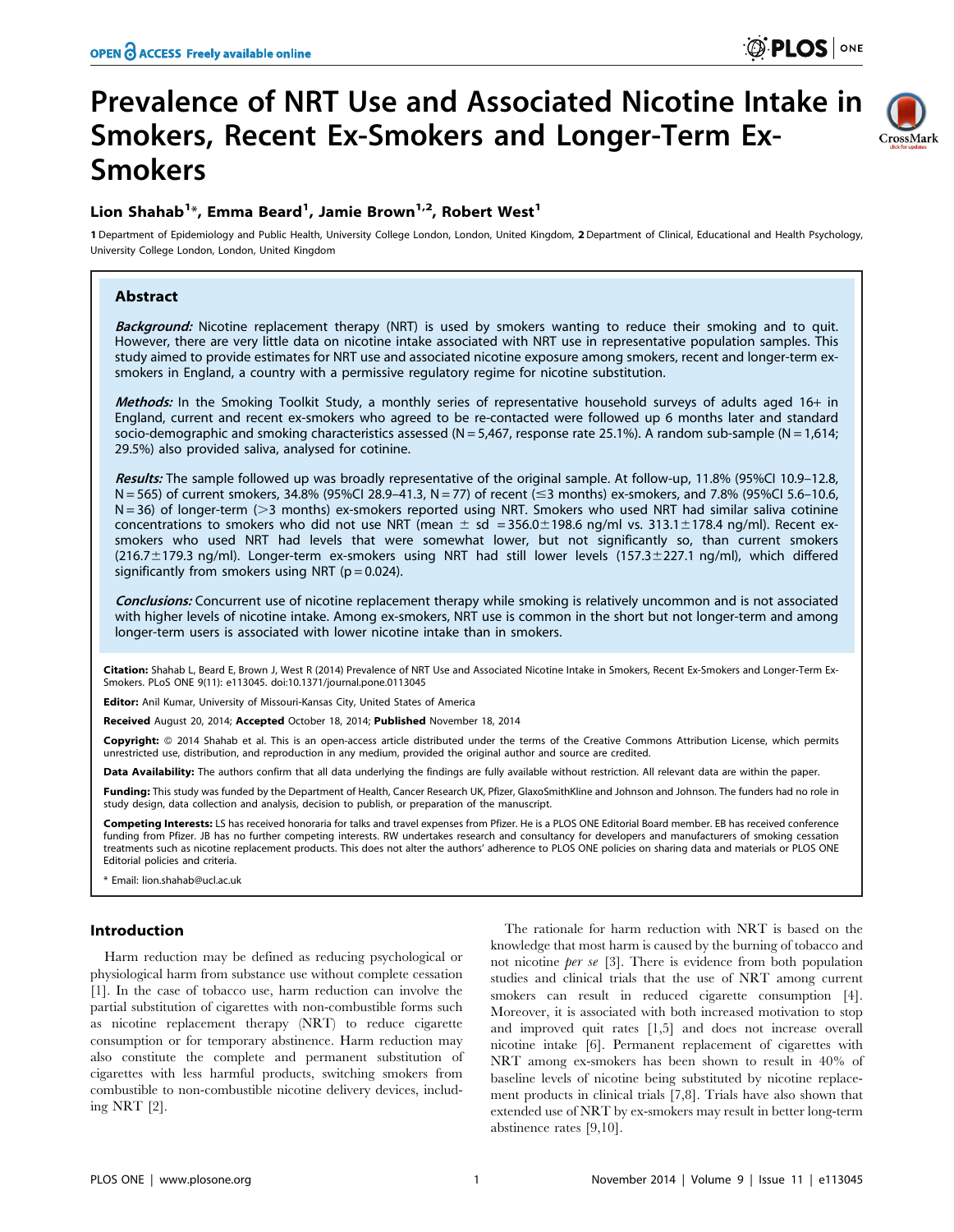For this reason, NRT licensing is being changed to allow its use for harm reduction purposes among current and ex-smokers [11,12]. Yet, little real world data exist on the impact of NRT use for harm reduction. Most data come from clinical trials which are limited by the fact that trial samples tend to differ from general population samples [13] and that NRT is provided free together with behavioural support which may influence usage patterns. By contrast, most NRT is used without advice and bought over the counter [14] and given the recent proliferation of available products [15], up-to-date information is needed. In the UK, NICE therefore has called for further research in the area of harm reduction [16] as investigating this issue will allow more precise quantification of the likely benefits or harms of substituting cigarettes with NRT among current and ex-smokers.

As a first step in this direction, this report describes the prevalence of NRT use and associated exposure to nicotine in three conditions that it might be used in a general population sample: among current smokers for temporary abstinence or smoking reduction, during a quit attempt by recent ex-smokers or for subsequent maintenance of quitting by longer-term exsmokers. Although it is unlikely that a substantially increased nicotine intake from NRT would be harmful [17,18], it clearly is a concern for some people and a potential barrier to effective use of nicotine products [19]. Moreover, the question has been raised whether NRT use perpetuates nicotine dependence [20] and this issue can be addressed by looking at relative exposure to nicotine among ex-smokers using and not using NRT as compared with current smokers. Lastly, given that NRT is mainly used over the counter, focusing on real-life general population data provides the best insight into this topic from a public health perspective.

Specifically, this study aimed to answer the following research questions:

- 1) What is the prevalence of NRT use among current smokers, recent ( $\leq$ 3 months) and longer-term ( $>$ 3 months) ex-smokers?
- 2) What is the nicotine intake associated with NRT use among current smokers, recent  $(\leq 3$  months) and longer-term ( $> 3$ months) ex-smokers?

#### Methods

## Study design and sampling

The data come from follow-up waves of the Smoking Toolkit Study ([www.smokinginengland.info\)](www.smokinginengland.info), which is an ongoing series of cross-sectional household surveys in England designed to provide information about smoking prevalence and behaviour. Each month a new sample of approximately 1,800 adults aged 16 and over completes a face to face computer-assisted survey with a trained interviewer. Current smokers and ex-smokers who have quit within the last year are asked at baseline whether they agree to be followed up and those consenting are re-contacted via a postal questionnaire at 6 months. Half of those who are followed up are randomised to receive also a saliva kit and asked to provide a sample. The survey methodology has been described in detail elsewhere and has been shown to result in a baseline sample that is nationally representative in its socio-demographic composition and proportion of smokers [21]. Participants provided verbal consent. As this was an omnibus household survey conducted every week by the survey company and data were anonymised, written consent was not required. Verbal consent was noted by the interviewer and ethics approval for this study and the consent procedure was granted by the University College London ethics committee.

#### Participants

Between November 2006 (the survey start) and July 2011 (when follow-up saliva collection was paused), 21,821 current smokers and recent ex-smokers at baseline agreed to be followed up. Of these, 5,539 responded at 6 months follow-up. Seventy-two participants (1.3%) were excluded due to missing information on NRT use or smoking status which resulted in a response rate of 25.1% and a total analytic sample of  $N = 5,467$ , of whom 29.5% ( $N = 1,614$ ) also provided saliva.

#### Measures

At baseline, standard socio-demographic characteristics including age, gender and social-grade (AB = higher and intermediate professional/managerial, C1 = supervisory, clerical, junior managerial/administrative/professional, C2 = skilled manual workers,  $D =$  semi-skilled and unskilled manual workers,  $E =$  on state benefit, unemployed, lowest grade workers) were assessed. Participants were asked if they (a) smoked cigarettes (including hand-rolled) every day; (b) smoked cigarettes (including handrolled) but not every day; (c) did not smoke cigarettes at all but did smoke tobacco of some kind (e.g. pipe or cigar); (d) had stopped smoking completely in the last year; (e) had stopped smoking completely more than a year ago; or (f) had never been a smoker (i.e. smoked for a year or more). Current smokers, classified as answering 'yes' to (a) or (b), and recent ex-smokers, classified as answering 'yes' to (d), were eligible for follow-up. Those answering 'yes' to (c), (e) or (f) were excluded from analysis. Additionally, current smokers were asked questions to determine nicotine dependence (measured by heaviness of smoking index, HSI [22], and strength of urges to smoke, SUTS [23]) as well as motivation to quit (measured by the motivation to stop scale, MTSS [24]).

At 6-months follow-up, all participants were asked whether they smoked cigarettes at all nowadays, including hand-rolled cigarettes (Yes/No). Those who self-classified as smokers were asked whether they were trying to reduce how much they smoked and, if so, whether they used NRT for cutting down and/or temporary abstinence (Yes/No). Those who had stopped smoking were asked how long ago they had stopped smoking, categorised into exsmokers who had stopped up to three months ago or more than three months ago, whether they had used NRT to help them stop, and if so, whether they still used NRT (Yes/No). We chose this cut-off to distinguish standard from longer-term NRT use because three months is the standard recommendation for treatment length. As postal collection of saliva for cotinine analysis, a reliable marker of nicotine intake, has been shown to be practical and reliable [25], saliva was collected with a postal saliva sample kit at follow-up. The kit contained a salivette cotton roll and instructions on how to collect the sample. Participants then returned the kit by post directly to the laboratory where it was assayed for cotinine using rapid liquid-gas chromatograpy [26].

#### Analysis

Data were analysed with IBM SPSS Statistics 20.0.0. Comparisons were made between those who were and were not followed up and among those who were followed-up, between those who did and did not provide a saliva sample. Differences were assessed with  $\chi^2$ -tests and independent t-tests for categorical and continuous variables, respectively. Due to the positively skewed distribution of cotinine values, generalised linear models with a gamma distribution and log link were used to determine the impact of NRT use and smoking status on cotinine values. In sensitivity analysis, findings were re-examined with a general linear model using log-transformed cotinine values (all zero values being replaced with 0.001). Given unequal group sizes and non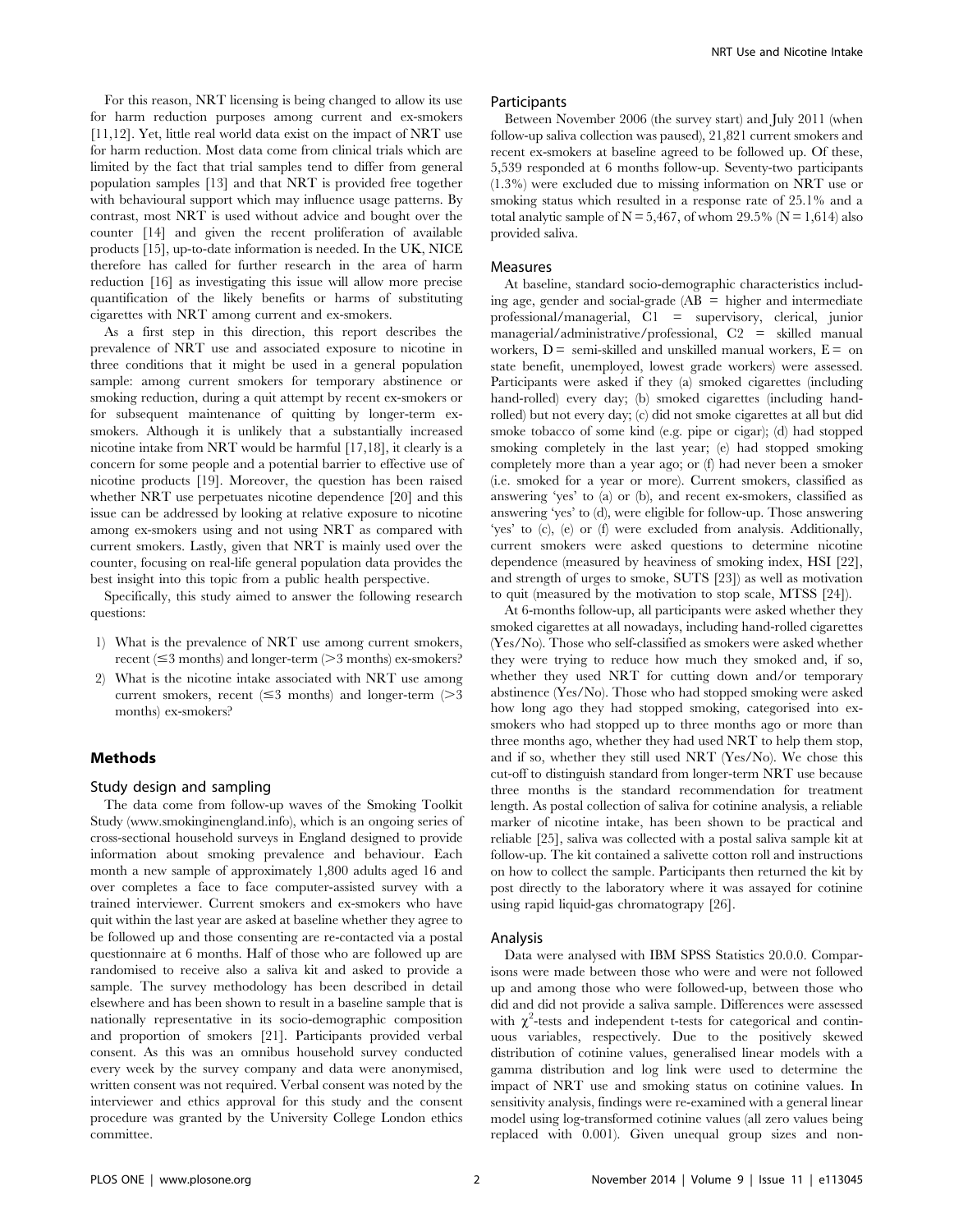normality of cotinine values, post-hoc analyses of group differences were assessed with Kruskal-Wallis pairwise comparison. All analyses were unweighted, statistical significance was set at the standard level  $(p<0.05)$ , and the Bonferroni correction was applied in post-hoc analyses.

## Results

## 1. Prevalence of NRT use among current smokers, recent and longer-term ex-smokers

Participants followed-up at 6 months who constituted the analytic sample were somewhat older and more likely to be female than those lost to follow-up (Table 1). The majority of the analytic sample, 87.5% (95%CI 86.6–88.3, N = 4,783/5,467), were smoking, 4.0% (95%CI 3.6–4.6, N = 221/5,467) had stopped smoking up to three months ago and  $8.5\%$  (95%CI 7.8–9.2, N = 463/ 5,467) more than three months ago. NRT use was most common among recent  $(\leq 3$  months) ex-smokers, a third of whom  $(34.8\%),$ 95%CI 28.9–41.3,  $N = 77/221$  were still using NRT. A significantly smaller proportion of current smokers (11.8%; 95%CI  $10.9-12.8$ , N = 565/4,783;  $\chi^2(1) = 100.2$ , p<0.001) or longer-term ( $>3$  months) ex-smokers (7.8%; 95%CI 5.6–10.6, N = 36/463;  $\chi^2(1) = 79.5$ , p<0.001), were currently using NRT.

## 2. Nicotine intake associated with NRT use among current smokers, recent and longer-term ex-smokers

A subsample of the analytic sample provided a saliva sample, analysed for cotinine to estimate exposure to nicotine. Sociodemographic and smoking characteristics did not differ as a function of whether participants did or did not have cotinine results (all  $p > 0.05$ , Table 1). In addition, the prevalence of NRT use among either current or ex-smokers did not differ as a function of cotinine availability (all  $p > 0.05$ ). In the presence of a significant interaction between NRT use and smoking status (Wald  $\chi^2(2) = 55.7$ , p<0.001), main effects were not considered. As Figure 1 shows, cotinine levels were greatest among current smokers and lowest among longer-term ex-smokers but also differed as a function of NRT use.

Among participants not using NRT, cotinine levels were significantly higher in smokers (arithmetic mean  $({\tilde{\mathbf{x}}_a}) \pm \text{sd} = 313.1 \pm$ 178.4 ng/ml, geometric mean  $({\tilde{\mathbf{x}}_g}) = 226.0 \text{ ng/ml}, N = 1,263$  than exsmokers. This was the case for both recent ex-smokers  $({\tilde{\mathbf{x}}_a} = 16.1 \pm 51.1$  ng/ml,  ${\tilde{\mathbf{x}}_g} = 1.8$  ng/nl, N = 47; Kruskal-Wallis pairwise comparison = 729.7,  $p<0.001$  and longer-term ex-smokers  $({\tilde{\mathbf{x}}_a} = 3.8 \pm 18.8 \text{ ng/ml}, {\tilde{\mathbf{x}}_g} = 0.6 \text{ ng/ml}, N = 120; Kruskal-Wallis pair$ wise comparison = 789.6, p $\leq$ 0.001). Yet, even among ex-smokers there was some variation and some  $7.2\%$  (N = 12) had cotinine values above standard cut-off levels for smoking abstinence  $(\geq 15 \text{ ng/ml})$ , most likely due to misreporting.

Among participants using NRT, cotinine levels of current smokers  $({\tilde{\mathbf{x}}_a} = 356.0 \pm 198.6 \text{ ng/ml}, {\tilde{\mathbf{x}}_g} = 283.6 \text{ ng/ml}; \text{ N} = 155)$ were significantly higher only compared with longer-term exsmokers ( $\tilde{x}_a = 157.3 \pm 227.1$  ng/ml,  $\tilde{x}_g = 34.2$  ng/ml, N = 9; Kruskal-Wallis pairwise comparison =  $504.5$ ; p = 0.024). Cotinine levels of recent ex-smokers using NRT ( $\tilde{\mathbf{x}}_a = 216.7 \pm 179.3$  ng/ ml,  $\tilde{\mathbf{x}}_{g} = 113.3$  ng/nl, N = 20) did not differ from current smokers using NRT (Kruskal-Wallis pairwise comparison = 317.0;  $p = 0.063$ ). Excluding recent ex-smokers who had stopped within the last week  $(N = 32)$  did not change results.

Further pairwise comparisons revealed that recent ex-smokers using NRT had significantly higher cotinine levels than recent exsmokers not using NRT (Kruskal-Wallis pairwise comparison  $= 503.0$ , p $< 0.001$ ). Longer-term ex-smokers using NRT also appeared to have higher cotinine levels than long-term ex-smokers not using NRT but this difference did not reach significance (Kruskal-Wallis pairwise comparison = 375.4;  $p = 0.297$ ). Lastly, smokers with concurrent NRT use had similar cotinine values to those not using NRT (Kruskal-Wallis pairwise comparison  $= 90.2$ ;  $p = 0.344$ ) and this remained the case when controlling for cigarette consumption in sensitivity analysis. Excluding participants who had indicated ever using electronic cigarettes at baseline  $(N = 9)$  did not alter results.

Table 1. Baseline characteristics by follow-up status and cotinine availability.

|                                                   | <b>Total sample</b><br>$(N = 21821)$ | Not followed-up<br>$(N = 16354)$ | Followed-up<br>$(N = 5467)$ | <b>Cotinine analysed</b> |                              |
|---------------------------------------------------|--------------------------------------|----------------------------------|-----------------------------|--------------------------|------------------------------|
|                                                   |                                      |                                  |                             |                          | Yes (N = 1614) No (N = 3853) |
| Socio-demographic characteristics                 |                                      |                                  |                             |                          |                              |
| Mean (SD) Age                                     | 41.6 (16.3)                          | 39.8 (16.1)                      | 47.0 (15.6)***              | 46.8 (15.8)              | 47.1 (15.5)                  |
| % (N) Women                                       | 53.1 (11589)                         | 51.9 (8493)                      | 56.6 (3096)***              | 55.5 (895)               | 57.1 (2201)                  |
| % (N) $C2DE1$                                     | 67.8 (14788)                         | 68.1 (11132)                     | 66.9 (3656)                 | 66.7 (1076)              | 67.0 (2580)                  |
| Smoking characteristics                           |                                      |                                  |                             |                          |                              |
| % (N) Current Smokers                             | 93.7 (20445)                         | 94.3 (15426)                     | $91.8(5019)$ ***            | 91.5 (1477)              | 91.9 (3542)                  |
| Mean (SD) Heaviness of smoking index <sup>^</sup> | 2.25(1.5)                            | 2.22(1.5)                        | $2.35(1.5)***$              | 2.41(1.5)                | 2.33(1.5)                    |
| Mean (SD) Strength of urges $^2$                  | 2.29(0.9)                            | 2.28(0.9)                        | $2.32(0.9)$ **              | 2.32(0.9)                | 2.30(0.9)                    |
| Mean (SD) Motivation to stop <sup>3</sup>         | 3.85(2.0)                            | 3.92(2.0)                        | $3.64$ (2.0)***             | 3.67(2.0)                | 3.62(2.0)                    |

<sup>1</sup>In socio-economic group C2 (Skilled manual worker), D (Semi-skilled and unskilled manual worker), or E (On state benefit, unemployed, lowest grade workers);<br><sup>2</sup>Erom 1 'clight' to 5 'extremely strong':  $2$ From 1 'slight' to 5 'extremely strong';

<sup>3</sup>From 1 'Don't want to stop' to 7 'Really want to and intend to stop in next month',

'Only current smokers included;

 $*p<.05;$ 

$$
^{**}p<.01;
$$

 $^{***}$ p $<$ .001.

doi:10.1371/journal.pone.0113045.t001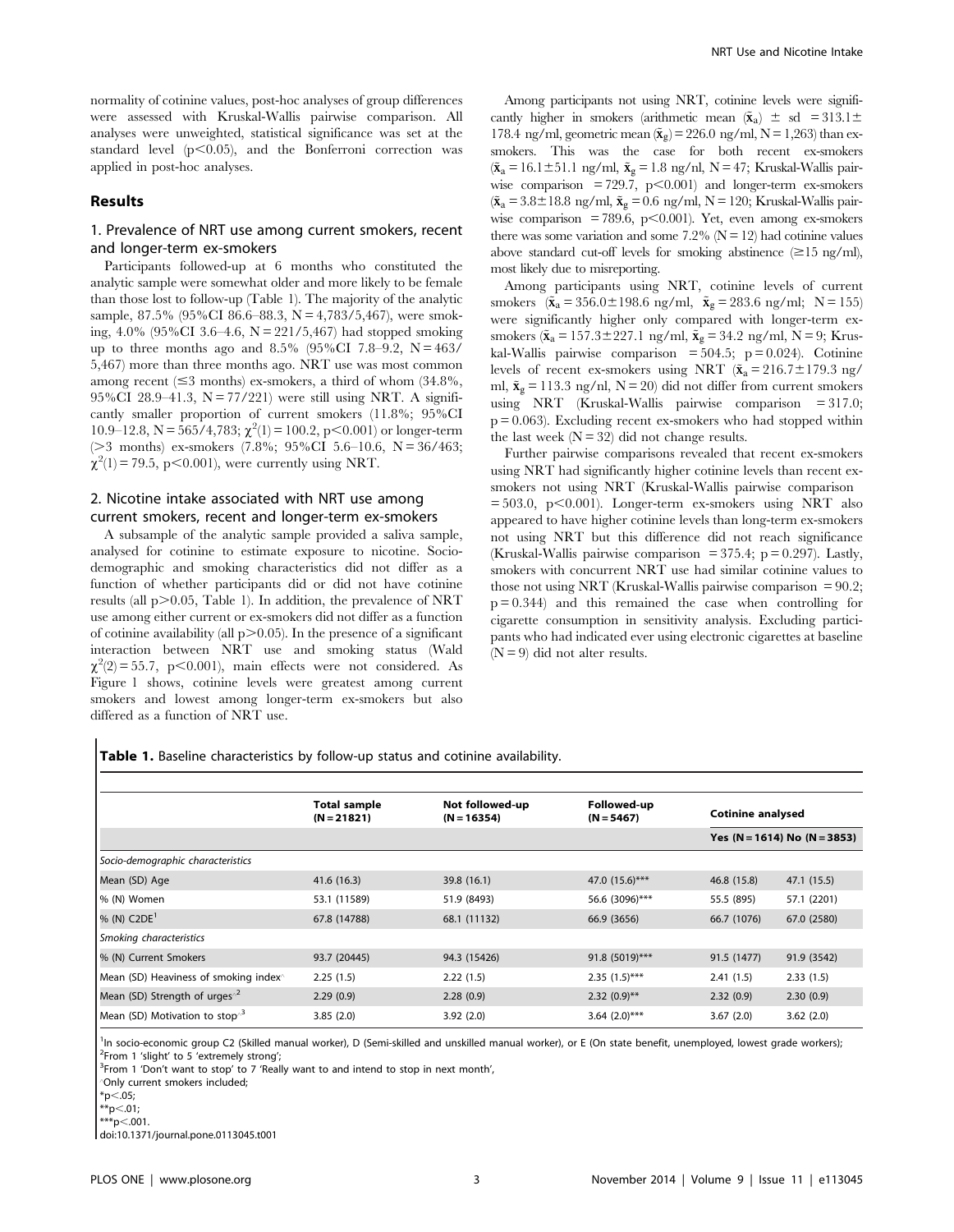

Figure 1. Box-plot of cotinine levels by NRT use and smoking status. Box provides interquartile range and median value is indicated by black line; whiskers represent normal range (up to 1.5 times of interquartile range); circle indicates outliers 1.5–3 times of the interquartile range and asterisks extreme outliers more than 3 times of the interquartile range; 'Plotted on logarithmic scale. doi:10.1371/journal.pone.0113045.g001

### **Discussion**

Whilst a third of ex-smokers in England use nicotine replacement therapy for smoking cessation in the short-term, its use for harm reduction is relatively uncommon. Only around one in ten smokers uses NRT concurrently and a similar proportion of exsmokers uses NRT beyond the standard length of three months. Despite recent policy and licensing changes, long-term NRT use does not appear to have increased materially since 2002, when one year usage rates were estimated at around 5% [27]. Similarly, concurrent NRT use among smokers, either for temporary abstinence or cutting down, has remained relatively stable since 2002 [28] and mostly reflects short-term use [29]. These findings are in agreement with a similar lack of change in general NRT usage pattern following an earlier relaxation of NRT licensing in 2005 [30].

Notwithstanding concerns among potential users and stop smoking advisors (e.g. [19]), what little research exists suggests that long-term NRT use is safe and any associated health risks small [17,31,32], certainly compared with continued smoking [33]. This study adds further evidence, suggesting that longer-term NRT use is associated with significantly lower exposure to nicotine than among current smokers. By contrast, recent ex-smokers using NRT had concentrations not greatly dissimilar to those of smokers. This finding is consistent with previous clinical studies which show that nicotine substitution from NRT tapers off over time [7]. In line with other work from the Smoking Toolkit Study, NRT use among current smokers was not associated with greater cotinine levels [6,34], suggesting that smokers are relatively adept at titrating nicotine levels, with some nicotine otherwise obtained from cigarettes being replaced by nicotine from NRT. While this study cannot provide exact estimates of substitution rates as no NRT usage data were available, some substitution is likely given previous findings of smokers maintaining nicotine levels when using acute forms of NRT whilst dramatically reducing cigarette consumption [4]. The fact that longer-term use among ex-smokers was associated with lower cotinine levels suggests that NRT is unlikely to maintain nicotine dependence in the long run. These results should allay the fears of potential NRT users that it will lead to an increase in nicotine exposure.

This study has a number of limitations. Despite an initial large sample size, there were few ex-smokers who used NRT which reduced power to detect differences between groups. In addition,